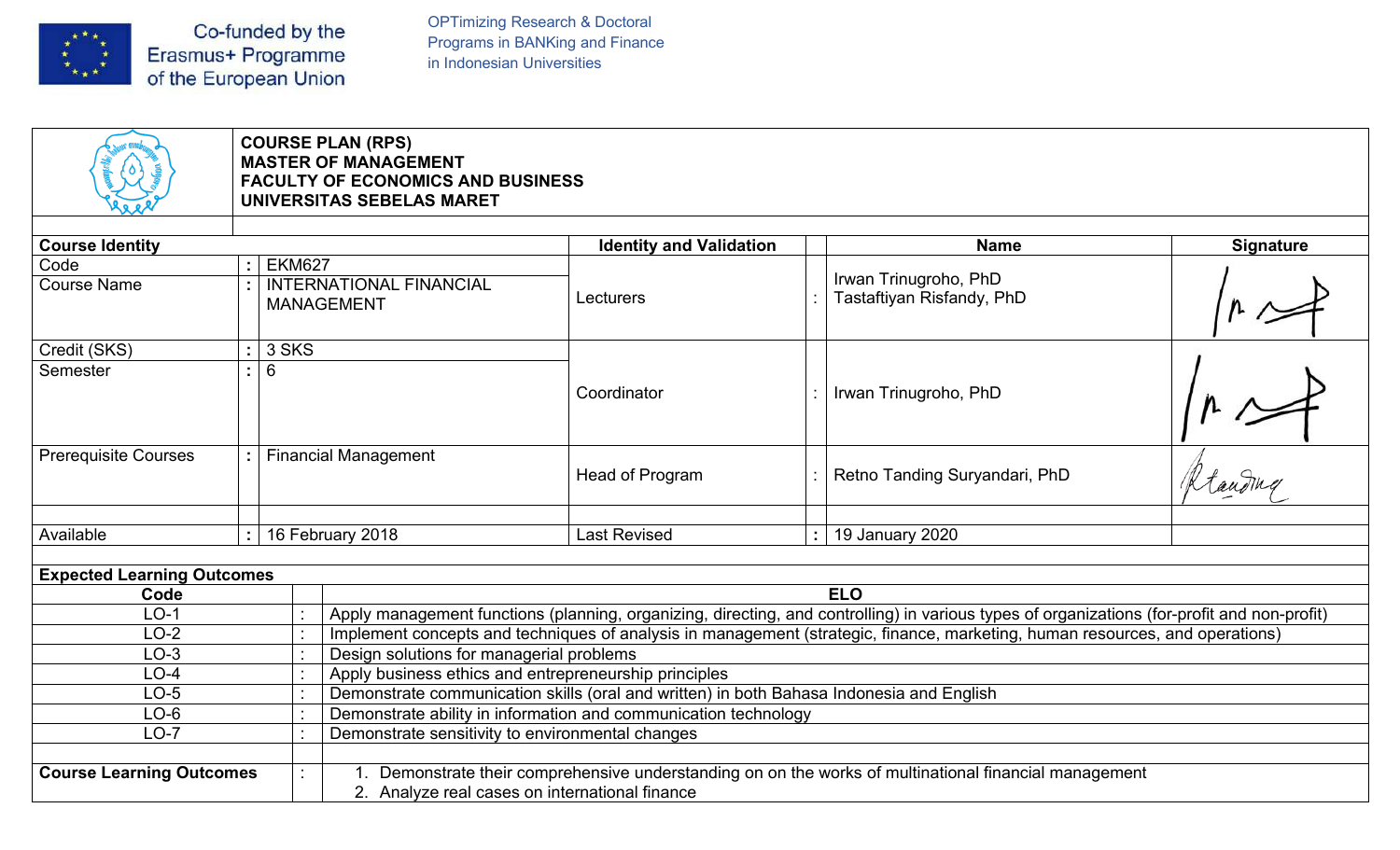| Foreign Investments: The Cost of Capital<br>International Portfolio Investing<br>FDI and Corporate Strategy<br><b>MNCs and Capital Budgeting</b><br><b>International Trade Financing</b><br><b>Short-term Financing and Bank Loan</b><br><b>Multinational Financial System</b><br>The course focuses on the decision making in corporate finance in the international context. All the areas of finance will be explored<br><b>Course Description</b><br>including working capital management, capital budgeting, cost of capital, and capital structure. Moreover, students will be introduced to<br>international financial system as well as financial market and institutions. After completion this course, students must have an understanding<br>on the works of multinational financial management.<br>Shapiro, A.C. 2013. Multinational Financial Management, 10th Edition. John Wiley & Sons.<br><b>References</b><br>2. Assigned papers (week 6, 12, 13)<br>3. Assigned cases (week 14-15) |
|-------------------------------------------------------------------------------------------------------------------------------------------------------------------------------------------------------------------------------------------------------------------------------------------------------------------------------------------------------------------------------------------------------------------------------------------------------------------------------------------------------------------------------------------------------------------------------------------------------------------------------------------------------------------------------------------------------------------------------------------------------------------------------------------------------------------------------------------------------------------------------------------------------------------------------------------------------------------------------------------------------|
|                                                                                                                                                                                                                                                                                                                                                                                                                                                                                                                                                                                                                                                                                                                                                                                                                                                                                                                                                                                                       |
|                                                                                                                                                                                                                                                                                                                                                                                                                                                                                                                                                                                                                                                                                                                                                                                                                                                                                                                                                                                                       |
|                                                                                                                                                                                                                                                                                                                                                                                                                                                                                                                                                                                                                                                                                                                                                                                                                                                                                                                                                                                                       |
|                                                                                                                                                                                                                                                                                                                                                                                                                                                                                                                                                                                                                                                                                                                                                                                                                                                                                                                                                                                                       |
|                                                                                                                                                                                                                                                                                                                                                                                                                                                                                                                                                                                                                                                                                                                                                                                                                                                                                                                                                                                                       |
|                                                                                                                                                                                                                                                                                                                                                                                                                                                                                                                                                                                                                                                                                                                                                                                                                                                                                                                                                                                                       |
|                                                                                                                                                                                                                                                                                                                                                                                                                                                                                                                                                                                                                                                                                                                                                                                                                                                                                                                                                                                                       |
| <b>Financial Institutions, Financial Deepening and Financial Stability</b>                                                                                                                                                                                                                                                                                                                                                                                                                                                                                                                                                                                                                                                                                                                                                                                                                                                                                                                            |
| <b>Financial Market Structure and Regulation</b>                                                                                                                                                                                                                                                                                                                                                                                                                                                                                                                                                                                                                                                                                                                                                                                                                                                                                                                                                      |
| Foreign Exchange Risk                                                                                                                                                                                                                                                                                                                                                                                                                                                                                                                                                                                                                                                                                                                                                                                                                                                                                                                                                                                 |
| <b>Accounting Exposure</b>                                                                                                                                                                                                                                                                                                                                                                                                                                                                                                                                                                                                                                                                                                                                                                                                                                                                                                                                                                            |
| <b>Interest Rate Derivatives and Swaps</b>                                                                                                                                                                                                                                                                                                                                                                                                                                                                                                                                                                                                                                                                                                                                                                                                                                                                                                                                                            |
| <b>Options Contracts and Currency Futures</b>                                                                                                                                                                                                                                                                                                                                                                                                                                                                                                                                                                                                                                                                                                                                                                                                                                                                                                                                                         |
| Foreign Exchange Markets                                                                                                                                                                                                                                                                                                                                                                                                                                                                                                                                                                                                                                                                                                                                                                                                                                                                                                                                                                              |
| <b>Analyzing Country Risk</b>                                                                                                                                                                                                                                                                                                                                                                                                                                                                                                                                                                                                                                                                                                                                                                                                                                                                                                                                                                         |
| International Finance and Currency: Parity Conditions<br>International Economic Linkages and Balance of Payments                                                                                                                                                                                                                                                                                                                                                                                                                                                                                                                                                                                                                                                                                                                                                                                                                                                                                      |
| <b>International Monetary System</b>                                                                                                                                                                                                                                                                                                                                                                                                                                                                                                                                                                                                                                                                                                                                                                                                                                                                                                                                                                  |
| <b>Exchange Rates</b><br><b>Subjects</b>                                                                                                                                                                                                                                                                                                                                                                                                                                                                                                                                                                                                                                                                                                                                                                                                                                                                                                                                                              |
|                                                                                                                                                                                                                                                                                                                                                                                                                                                                                                                                                                                                                                                                                                                                                                                                                                                                                                                                                                                                       |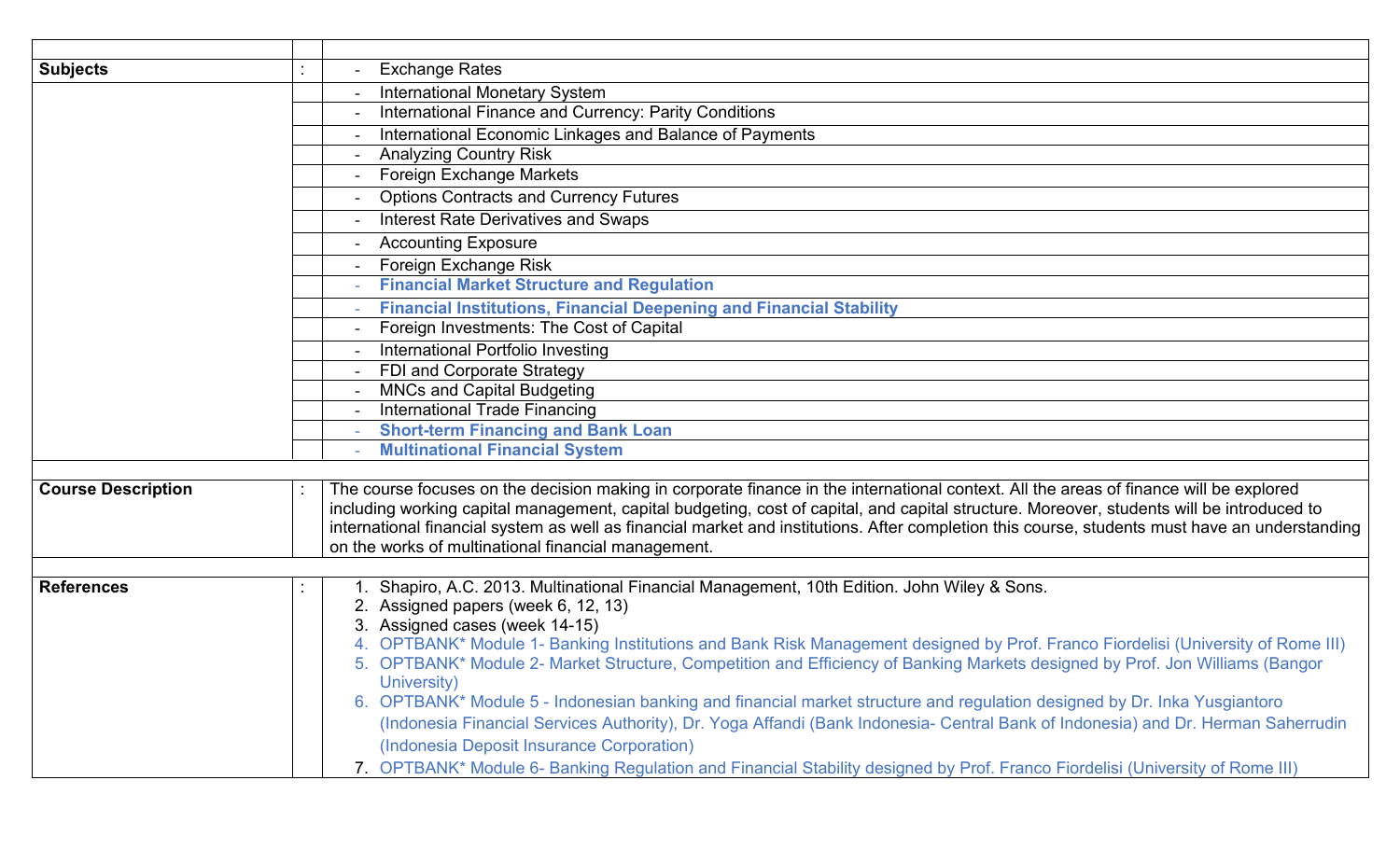<p>\n<math display="inline">\star</math> This project has been funded with support from the European Commission. This publication [communication] reflects the views only of the authors, and the Commission cannot be held responsible for any use which may be made of the information contained therein.\n</p>\n<p>\n<b>Section</b>\n</p>\n<p>\n<b>Lessson Learning</b>\n</p>\n<p>\n<b>Session</b>\n</p>\n<p>\n<b>Session</b>\n</p>\n<p>\n<b>Session Learning</b>\n</p>\n<p>\n<b>Session</b>\n</p>\n

|                |                                                                                                                                                                                                          |                                                                                                                                                |                            | Teaching/                          |                                                                                                                                                                                                                                                  |                              | Assessment*                                                                                                                                                                                     |                                                     |
|----------------|----------------------------------------------------------------------------------------------------------------------------------------------------------------------------------------------------------|------------------------------------------------------------------------------------------------------------------------------------------------|----------------------------|------------------------------------|--------------------------------------------------------------------------------------------------------------------------------------------------------------------------------------------------------------------------------------------------|------------------------------|-------------------------------------------------------------------------------------------------------------------------------------------------------------------------------------------------|-----------------------------------------------------|
| <b>Session</b> | <b>Lesson Learning</b><br><b>Outcomes</b>                                                                                                                                                                | <b>Subject</b>                                                                                                                                 | <b>References</b>          | Learning<br><b>Method</b>          | <b>Learning Experience</b>                                                                                                                                                                                                                       | <b>Time</b>                  | Indicator                                                                                                                                                                                       | <b>Assessment</b><br><b>Method</b>                  |
| $\mathbf 1$    | $\mathfrak{p}$                                                                                                                                                                                           | 3 <sup>1</sup>                                                                                                                                 | 4                          | 5                                  | 6                                                                                                                                                                                                                                                | $\overline{7}$               |                                                                                                                                                                                                 |                                                     |
| $\overline{1}$ | Students are expected to<br>be able to explain the<br>scope and the important of<br>international finance                                                                                                | Syllabus, Introduction<br>to International<br>Financial<br>Management                                                                          | Lecturer's<br>presentation | Lecturing and<br><b>Discussion</b> | - Pre-test (quiz) on<br>international finance                                                                                                                                                                                                    | 2 hours<br>and 30<br>minutes | Students are able to<br>explain the scope<br>and the important of<br>international finance                                                                                                      | - Quiz<br>- Class<br>participation                  |
| 2              | Students are expected to<br>be able to demonstrate<br>their comprehensive<br>understanding on<br>exchange rates and<br>international monetary<br>system                                                  | Exchange Rates,<br>International Monetary<br>System                                                                                            | Shapiro (2013)             | Presentation<br>and Discussion     | - Presenters are<br>primarily responsible                                                                                                                                                                                                        | 2 hours<br>and 30<br>minutes | Students are able to<br>demonstrate their<br>comprehensive<br>understanding on<br>exchange rates and<br>international<br>monetary system                                                        | - Group<br>presentation<br>- Class<br>participation |
| $\mathbf{3}$   | Students are expected to<br>be able to demonstrate<br>their comprehensive<br>understanding on<br>international finance and<br>currency and international<br>economic linkages and<br>balance of payments | <b>International Finance</b><br>and Currency: Parity<br>Conditions,<br>International<br><b>Economic Linkages</b><br>and Balance of<br>Payments | Shapiro (2013)             | Presentation<br>and Discussion     | for the subject being<br>discussed, including<br>formal presentation<br>and responses to<br>comments and<br>questions.<br>Non-presenters should<br>read the chapters<br>before the class. They<br>should also write at<br>least two questions to | 2 hours<br>and 30<br>minutes | Students are able to<br>demonstrate their<br>comprehensive<br>understanding on<br>international finance<br>and currency and<br>international<br>economic linkages<br>and balance of<br>payments | - Group<br>presentation<br>- Class<br>participation |
| 4              | Students are expected to<br>be able to demonstrate<br>their comprehensive<br>understanding on<br>analyzing country risk                                                                                  | <b>Analyzing Country</b><br><b>Risk</b>                                                                                                        | Shapiro (2013)             | Presentation<br>and Discussion     | be discussed                                                                                                                                                                                                                                     | 2 hours<br>and 30<br>minutes | Students are able to<br>demonstrate their<br>comprehensive<br>understanding on<br>analyzing country<br>risk                                                                                     | - Group<br>presentation<br>- Class<br>participation |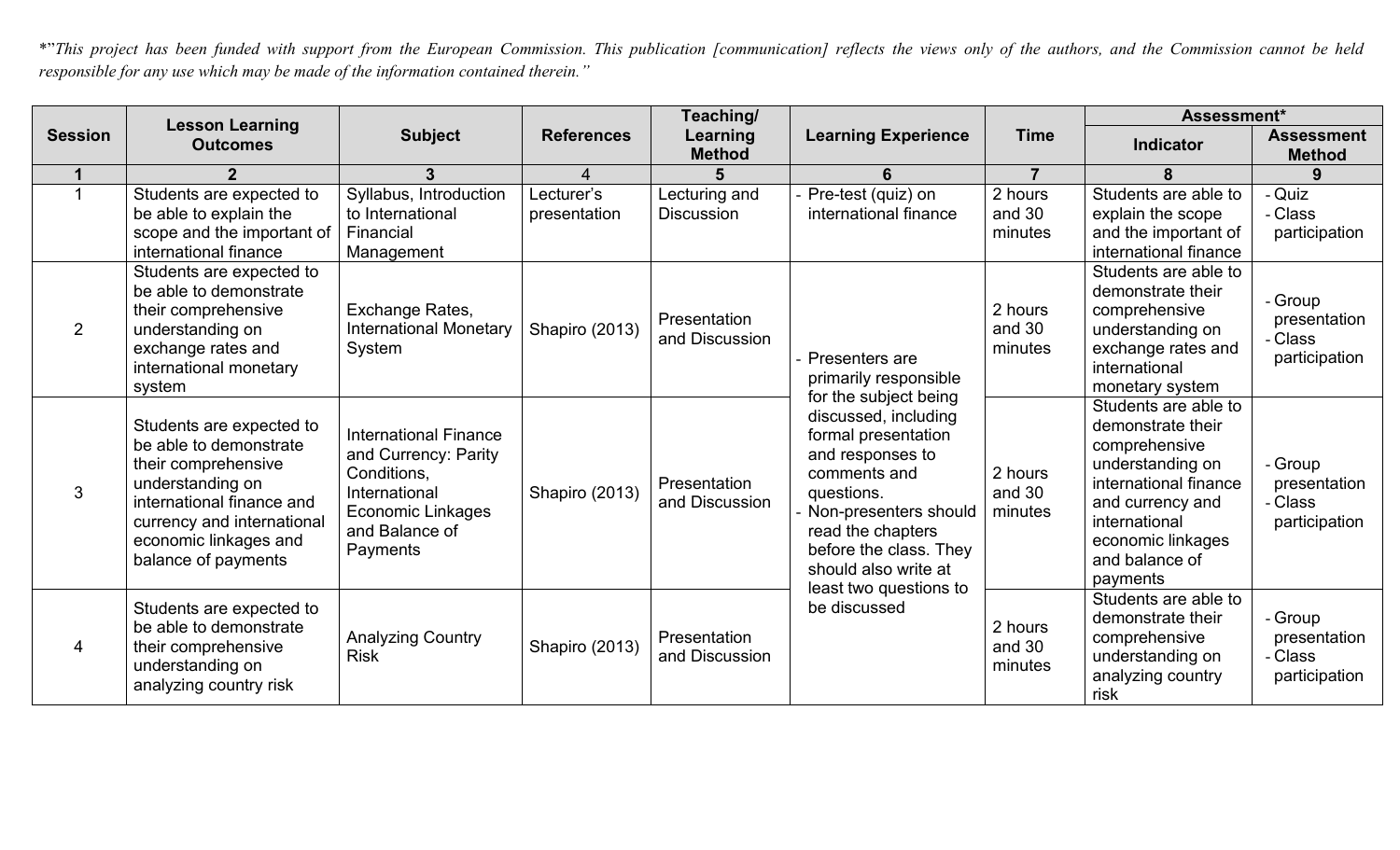| 5              | Students are expected to<br>be able to demonstrate<br>their comprehensive<br>understanding on foreign<br>exchange, options,<br>interest rate derivatives<br>and swaps                                                                              | ■ Foreign Exchange<br>Markets<br>• Options Contracts<br>and Currency<br><b>Futures</b><br>■ Interest Rate<br>Derivatives and<br>Swaps<br>$\blacksquare$ Accounting<br>Exposure<br>■ Foreign Exchange<br><b>Risk</b> | Shapiro (2013) | Presentation<br>and Discussion        | 2 hours<br>and 30<br>minutes | Students are<br>demonstrate their<br>comprehensive<br>understanding on<br>foreign exchange,<br>options, interest rate<br>derivatives and<br>swaps                                                                                         | - Group<br>presentation<br>- Class<br>participation |
|----------------|----------------------------------------------------------------------------------------------------------------------------------------------------------------------------------------------------------------------------------------------------|---------------------------------------------------------------------------------------------------------------------------------------------------------------------------------------------------------------------|----------------|---------------------------------------|------------------------------|-------------------------------------------------------------------------------------------------------------------------------------------------------------------------------------------------------------------------------------------|-----------------------------------------------------|
| 6              | <b>Students are expected</b><br>to be able to<br>demonstrate their<br>comprehensive<br>understanding on<br>financial market<br>structure and regulation<br>as well as financial<br>institutions, financial<br>deepening and financial<br>stability | <b>Financial Market</b><br><b>Structure and</b><br><b>Regulation</b><br>• Financial<br>Institutions,<br><b>Financial</b><br><b>Deepening and</b><br><b>Financial Stability</b>                                      | <b>Papers</b>  | <b>Presentation</b><br>and Discussion | 2 hours<br>and 30<br>minutes | <b>Students are able</b><br>to demonstrate<br>their<br>comprehensive<br>understanding on<br>financial market<br>structure and<br>regulation as well<br>as financial<br>institutions,<br>financial<br>deepening and<br>financial stability | - Group<br>presentation<br>- Class<br>participation |
| $\overline{7}$ | Students are expected to<br>be able to demonstrate<br>their comprehensive<br>understanding on cost of<br>capital for foreign<br>investments and<br>international portfolio                                                                         | Foreign Investments:<br>The Cost of Capital,<br><b>International Portfolio</b><br>Investing                                                                                                                         | Shapiro (2013) | Presentation<br>and Discussion        | 2 hours<br>and 30<br>minutes | Students are able to<br>demonstrate their<br>comprehensive<br>understanding on<br>cost of capital for<br>foreign investments<br>and international<br>portfolio                                                                            | - Group<br>presentation<br>- Class<br>participation |
| 8              |                                                                                                                                                                                                                                                    | Mid Exam                                                                                                                                                                                                            |                |                                       | 90 minutes                   |                                                                                                                                                                                                                                           | <b>Written Exam</b>                                 |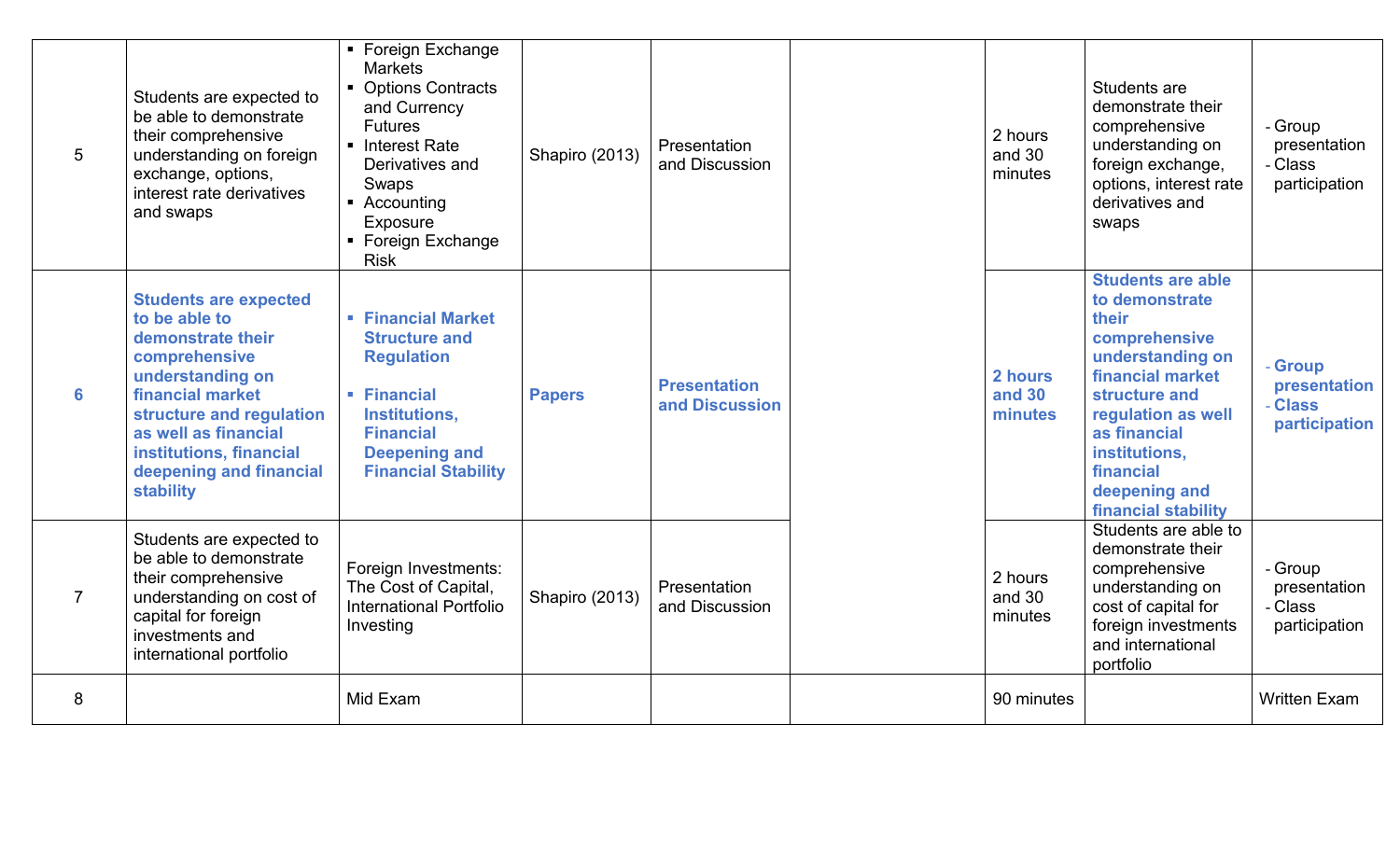|    | Students are expected to                                                                                                                                 |                                                        |                |                                       |                                                                                                                        |                              | Students are able to<br>demonstrate their                                                                                            | - Group                                                                |
|----|----------------------------------------------------------------------------------------------------------------------------------------------------------|--------------------------------------------------------|----------------|---------------------------------------|------------------------------------------------------------------------------------------------------------------------|------------------------------|--------------------------------------------------------------------------------------------------------------------------------------|------------------------------------------------------------------------|
| 9  | be able to demonstrate<br>their comprehensive<br>understanding on FDI and<br>corporate strategy                                                          | FDI and Corporate<br>Strategy                          | Shapiro (2013) | Presentation<br>and Discussion        |                                                                                                                        | 2 hours<br>and 30<br>minutes | comprehensive<br>understanding on<br>FDI and corporate<br>strategy                                                                   | presentation<br>- Class<br>participation                               |
| 10 | Students are expected to<br>be able to demonstrate<br>their comprehensive<br>understanding on MNCs<br>and capital budgeting                              | <b>MNCs and Capital</b><br><b>Budgeting</b>            | Shapiro (2013) | Presentation<br>and Discussion        | Presenters are<br>primarily responsible<br>for the subject being                                                       | 2 hours<br>and 30<br>minutes | Students are able to<br>demonstrate their<br>comprehensive<br>understanding on<br>MNCs and capital<br>budgeting                      | Group<br>presentation<br>- Class<br>participation                      |
| 11 | Students are expected to<br>be able to demonstrate<br>their comprehensive<br>understanding on<br>international trade<br>financing                        | <b>International Trade</b><br>Financing                | Shapiro (2013) | Presentation<br>and Discussion        | discussed, including<br>formal presentation<br>and responses to<br>comments and<br>questions.<br>Non-presenters should | 2 hours<br>and 30<br>minutes | Students are able to<br>demonstrate their<br>comprehensive<br>understanding on<br>international trade<br>financing                   | - Group<br>presentation<br>- Class<br>participation                    |
| 12 | <b>Students are expected</b><br>to be able to<br>demonstrate their<br>comprehensive<br>understanding on short-<br>term financing and bank<br><b>loan</b> | <b>Short-term</b><br><b>Financing and Bank</b><br>Loan | <b>Papers</b>  | <b>Presentation</b><br>and Discussion | read the chapters<br>before the class. They<br>should also write at<br>least two questions to<br>be discussed          | 2 hours<br>and 30<br>minutes | <b>Students are able</b><br>to demonstrate<br>their<br>comprehensive<br>understanding on<br>short-term<br>financing and<br>bank loan | <b>Group</b><br>presentatio<br>n<br><b>Class</b><br>participatio<br>n  |
| 13 | <b>Students are expected</b><br>to be able to<br>demonstrate their<br>comprehensive<br>understanding on<br>multinational financial<br>system             | <b>Multinational</b><br><b>Financial System</b>        | <b>Papers</b>  | <b>Presentation</b><br>and Discussion |                                                                                                                        | 2 hours<br>and 30<br>minutes | <b>Students are able</b><br>to demonstrate<br>their<br>comprehensive<br>understanding on<br>multinational<br>financial system        | <b>Group</b><br>presentatio<br>n<br><b>Class</b><br>participatio<br>n. |